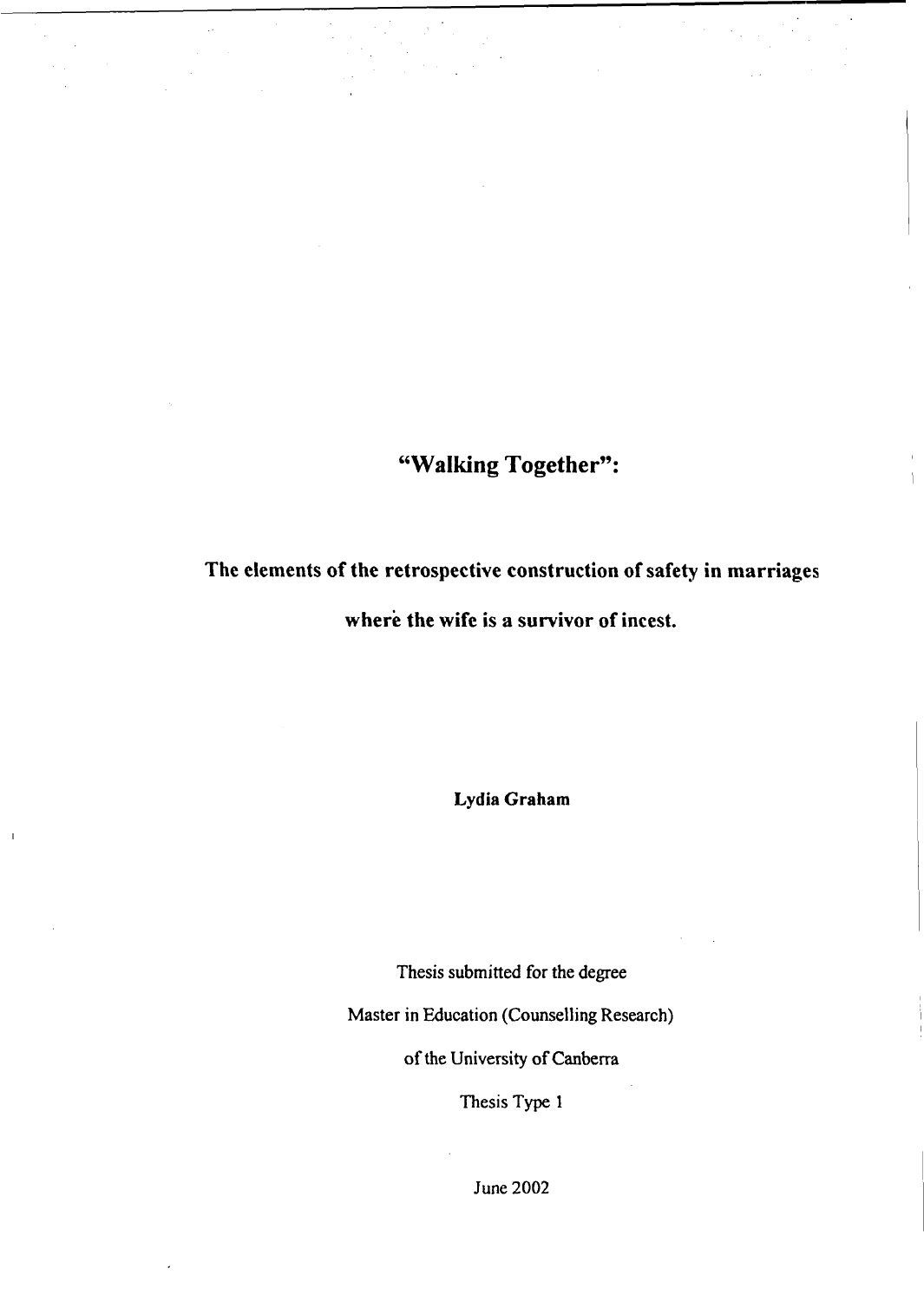#### **Acknowledgements**

A work like this is never done in a vacuum. There have been many people who have played a part in support, comfort and encouragement:

Firstly my children, Alys, Sebastian and Morgan, who have always been interested, even when my focus has been taken from them;

My friends, who have continued to ask, encourage, and offer coffee;

My sister, Ruth, and my brothers, Quentin and Bill, who have given me their love in spite of there being, at times, only one topic of conversation;

My supervisor, Sandi Plummer, who has borne patiently and wisely with my many insecurities along the way;

Especially, my chosen sister, Berceuse, who has been my co-coder, editor, and personal safety net;

And even more, the courageous women and men who gave their time, energy, intellect, emotion and experience to this task;

Thank you.

 $\overline{1}$ 

 $\prime$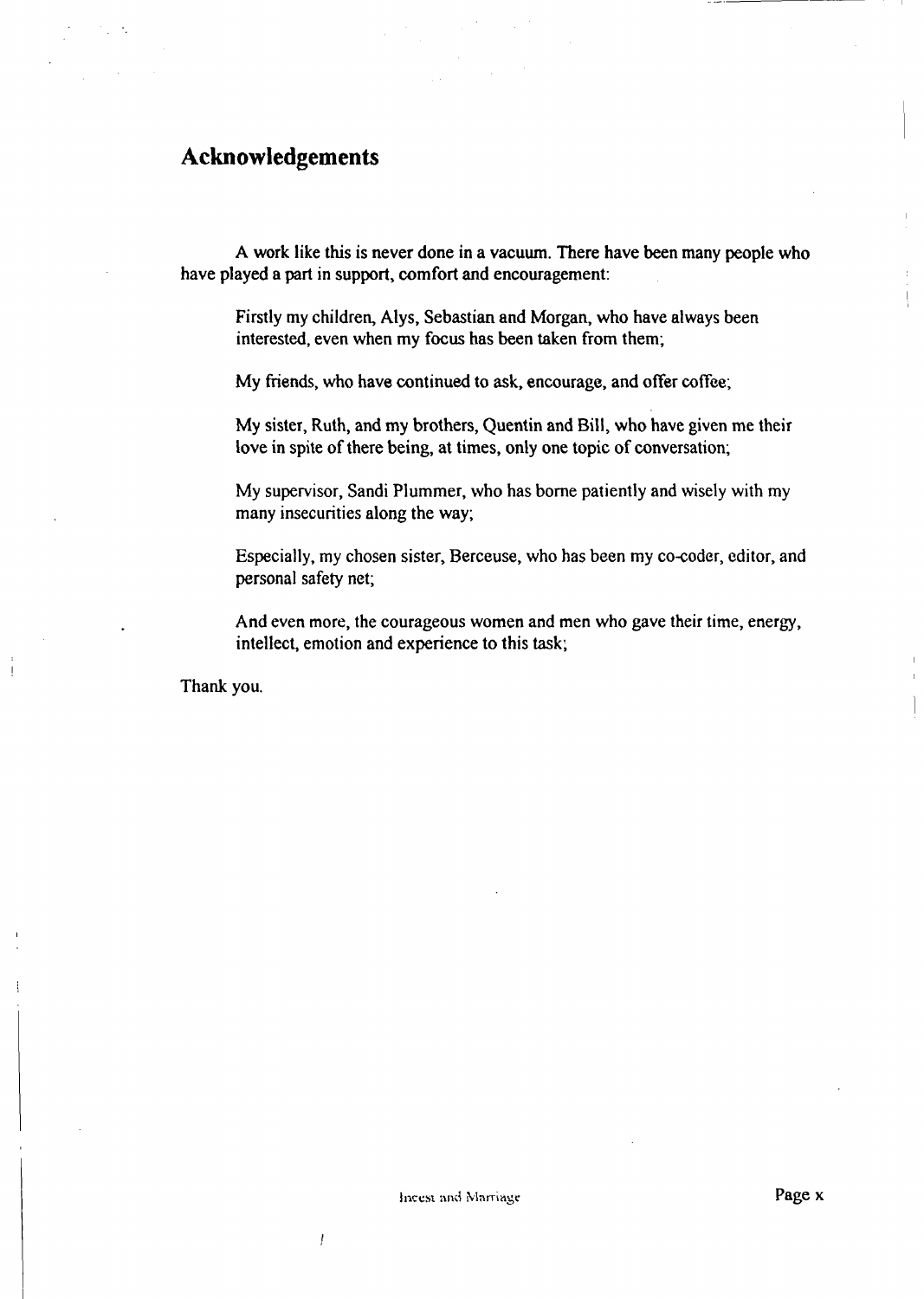#### **Abstract**

Many intimate relationships do not survive the process of working through issues to do with incest. However, some relationships do well despite these upheavals. Therefore the focus of the current study was on how lasting marriages manage to construct emotional safety in order to maintain emotional intimacy.

The relationship issues of marriages where one partner is a survivor of incest have not been widely researched. Yet it is in the survivor's relationship where many issues arising from the incest may be played out.

Literature in the survivor area focuses on the need for safety and support. Therefore, models of couple counselling may need to include these issues in their notions of healing within the process of counselling.

This study was conducted using qualitative research methods. Focus groups were a primary source of data. The study examined the construction of safety in longterm intact marriages of incest survivors. This examination looked at the three-stage model of counselling for trauma proposed by Judith Herman, and the relationship between these three stages of healing and the construction of safety.

The research participants included female incest survivors and husbands of survivors of incest. Participants were asked to individually make written constructions of safety related to each of the three stages of healing. A group construction process followed these individual constructions and differences within the written materials were also highlighted.

Segregated groups met three times, each time concentrating on a particular stage of healing. A single validating group of the combined women and men's groups met later to do an overall construction of the notion of safety.

Results indicate that emotional safety is indeed an important issue for both partners in relationships where the wife is a survivor of incest. There are differences between survivors and partners about the significance of the three stages. A model of the retrospective construction of safety has been developed. This model includes the important elements of the experience of emotional safety that arose. These elements were knowledge, negotiated control, negotiated trust, communication, how anger is managed and directed, and managing the difficult times and issues such as the times of the disclosure of incest.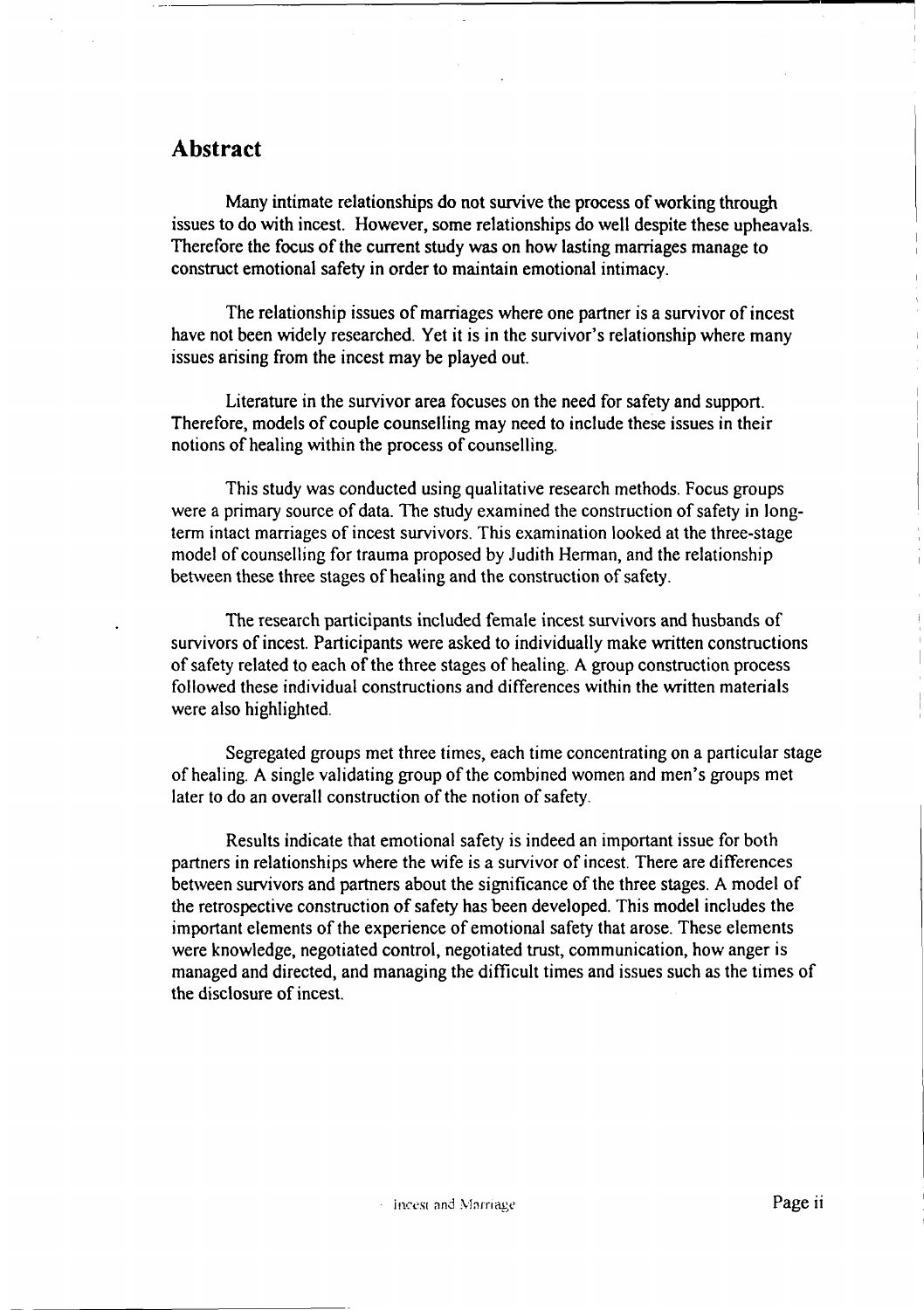# **Contents**

 $\label{eq:2.1} \frac{1}{\sqrt{2\pi}}\left(\frac{1}{\sqrt{2\pi}}\right)^{2/3}\frac{1}{\sqrt{2\pi}}\left(\frac{1}{\sqrt{2\pi}}\right)^{2/3}\frac{1}{\sqrt{2\pi}}.$ 

 $\ddot{\phantom{a}}$ 

| <b>Title Page</b>                           | 1                   |
|---------------------------------------------|---------------------|
| <b>Abstract</b>                             | $\ddot{\mathbf{u}}$ |
| <b>Certificate of Authorship of Thesis</b>  | 111                 |
| <b>Retention and Use of Thesis</b>          | <b>iv</b>           |
| <b>Table of Contents</b>                    | V                   |
| <b>List of Appendices</b>                   | viii                |
| <b>List of Tables</b>                       | <b>VIII</b>         |
| Acknowledgements                            | X                   |
| A Note about the Origins of this Research   | l                   |
| <b>Sexual Abuse and the Journey On</b>      | 5                   |
| <b>Outline</b>                              | 6                   |
| Introduction                                | 7                   |
| <b>Sexual Abuse</b>                         |                     |
| Definition                                  | 10                  |
| Incidence                                   | 11                  |
| Survivors as children                       |                     |
| Definition                                  | 14                  |
| Childhood Effects                           | 14                  |
| Trauma                                      | 16                  |
| Attachment                                  | 18                  |
| Other Effects                               | 19                  |
| Survivors as adults                         |                     |
| Adulthood Effects                           | 20                  |
| <b>Fears and Difficulties</b>               | 21                  |
| <b>Partners</b>                             |                     |
| Definition                                  | 24                  |
| <b>Effects on Partners</b>                  | 25                  |
| Intrusion of Incest Effects                 | 25                  |
| Partners and Trauma Contagion               | 26                  |
| Raising of Partner's Own Issues             | 27                  |
| Relationships                               |                     |
| Definition                                  | 28                  |
| <b>Intimacy and Relationships</b>           | 28                  |
| Benefits of a Healthy Intimate Relationship | 30                  |
| <b>Communication in Relationships</b>       | 31                  |
| Difficulties in all Relationships           | 32                  |
| <b>Sexual Abuse and Relationships</b>       | 34                  |
| <b>Survivors in Relationship</b>            | 35<br>41            |
| Partners in Relationship                    |                     |

 $\mathcal{L}$ 

 $\overline{a}$ 

 $\bar{a}$ 

 $\sim$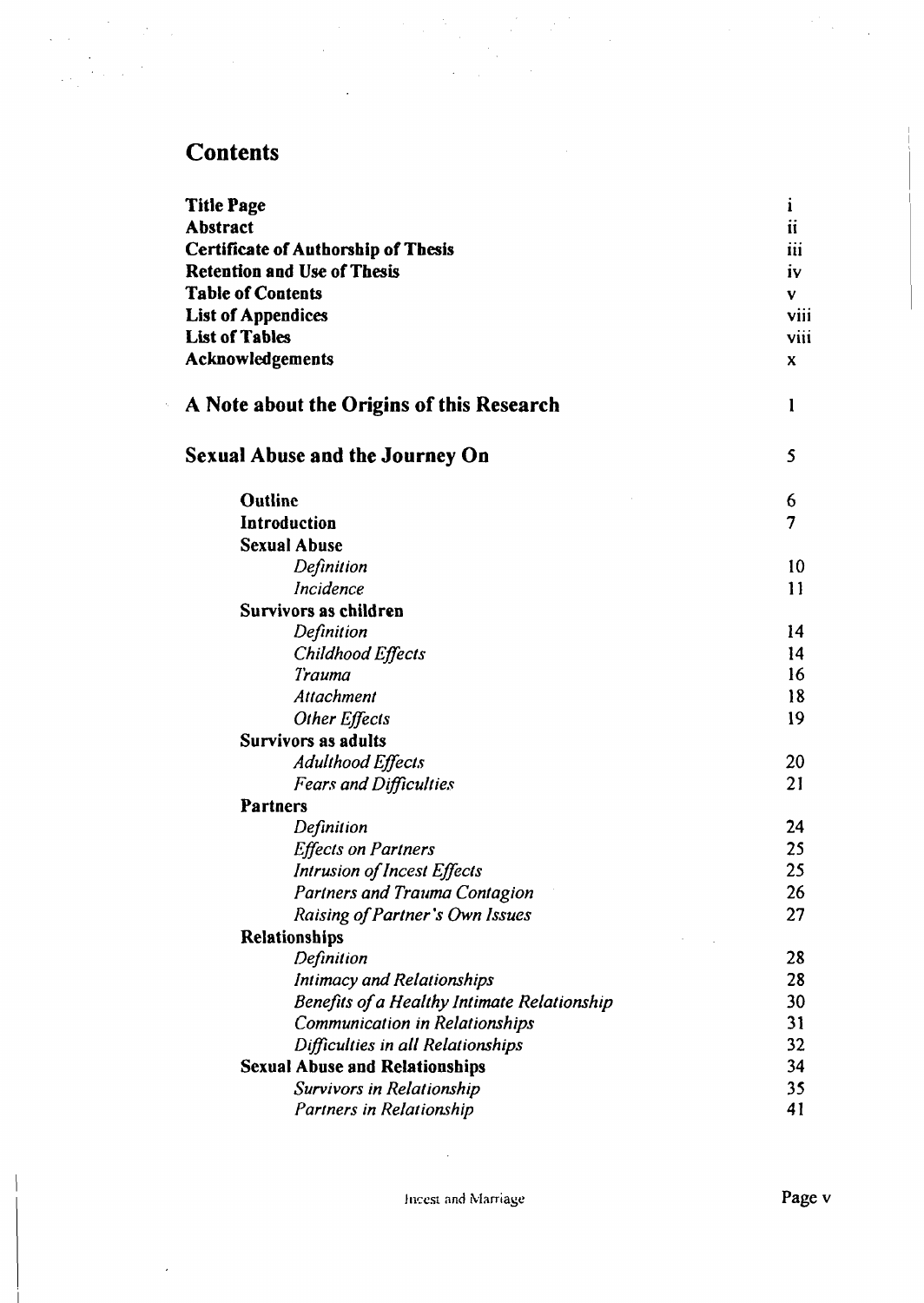| <b>Safety</b>                        |    |
|--------------------------------------|----|
| Definition                           | 44 |
| <b>Healing and Safety</b>            | 44 |
| <b>Survivors and Safety</b>          | 46 |
| <b>Partners and Safety</b>           | 46 |
| <b>Relationships and Safety</b>      | 47 |
| Construction of experience of safety | 48 |
| Question                             | 50 |
| This Journey's Road Map              | 51 |
| Introduction                         | 52 |
| <b>Qualitative Research</b>          | 52 |
| <b>Feminist Principles</b>           | 54 |
| <b>Research Plan</b>                 | 55 |
| <b>Research Procedures</b>           | 55 |
| Storying                             | 56 |
| Memory work                          | 56 |
| <b>Group Collations</b>              | 57 |
| <b>Participants</b>                  | 58 |
| Participant selection                | 58 |
| A note on safety and groups          | 60 |
| <b>Advertising</b>                   | 62 |
| Interviewing                         | 63 |
| <b>Research Methods</b>              | 64 |
| Written responses                    | 65 |
| Group Work                           | 67 |
| Reflexive Group                      | 70 |
| The Participants                     | 73 |
| <b>The Groups</b>                    |    |
| Women's Groups                       | 76 |
| Men's Group                          | 77 |
| Reflexive Group                      | 78 |
| <b>Analysis</b>                      | 79 |
| Coding                               | 80 |
| <b>Coding Template</b>               | 81 |
| <b>Validity</b>                      | 91 |
| <b>The Participants' Voice</b>       | 94 |
| Introduction                         | 95 |
| Aspect                               | 95 |
| Components                           | 95 |
| <b>Examples</b>                      | 95 |
| <b>Emerging Construct</b>            | 96 |
| <b>Tables</b>                        | 98 |

 $\lambda$ 

 $\ddot{\phantom{1}}$ 

 $\hat{\mathbf{r}}$ 

 $\hat{\mathcal{A}}$ 

 $\frac{1}{2}$ 

 $\frac{1}{2}$  .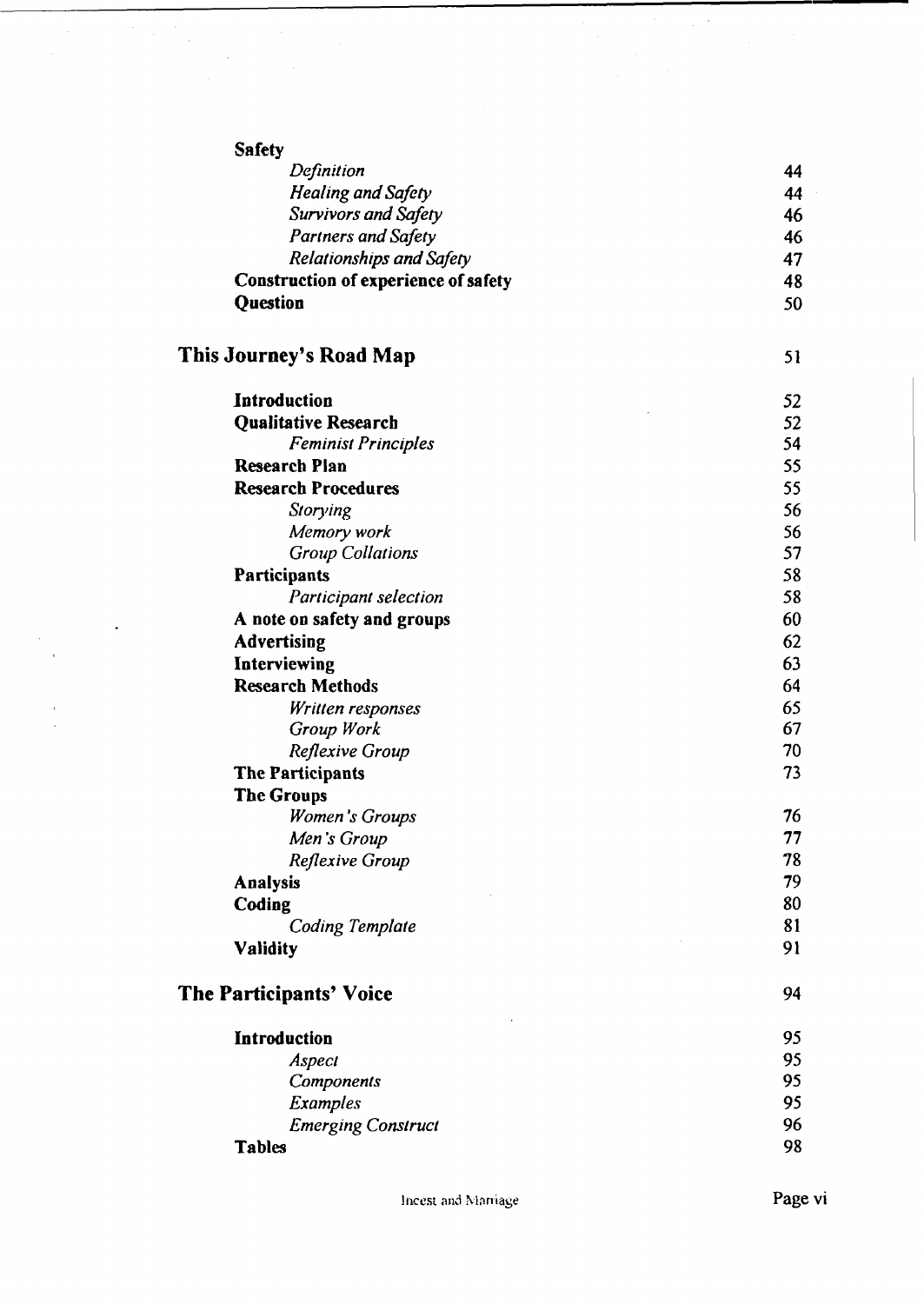| <b>Key Findings</b>                                      |                 |
|----------------------------------------------------------|-----------------|
| Safety                                                   | 131             |
| <b>Connections</b>                                       | 137             |
| <b>Healing Relationships</b>                             | 139             |
| <b>Introduction</b>                                      | 140             |
| Model for the retrospective construction of safety       | 140             |
| <b>Exploration of elements and literature</b>            | 144             |
| Safety                                                   | 144             |
| Knowledge                                                | 147             |
| Control                                                  | 149             |
| Trust                                                    | 157             |
| Validation                                               | 160             |
| Communication                                            | 16 <sup>1</sup> |
| Anger                                                    | 164             |
| Further on the Model                                     | 169             |
| Known difficult times/issues                             | 169             |
| Disclosure                                               | 169             |
| <b>Triggers</b>                                          | 170             |
| Children                                                 | 172             |
| Incest issues not found in this study                    | 173             |
| Mistrust                                                 | 173             |
| Trauma Contagion                                         | 174             |
| <b>Implications for Counselling Practice</b>             | 176             |
| Comparison with literature and previous research studies | 177             |
| Literature                                               | 177             |
| Survivor Literature                                      | 178             |
| Counselling                                              | 179             |
| <b>Relationship Literature</b>                           | 182             |
| <b>Partner Literature</b>                                | 185             |
| <b>Counselling and Partners</b>                          | 186             |
| Anger Literature                                         | 187             |
| <b>Blaming Incest Effects and Emotional Intensity</b>    | 188             |
| Summary                                                  | 189             |
| <b>Studies</b>                                           | 190             |
| Trauma Re-enactment                                      | 191             |
| Mistrust                                                 | 191             |
| Trauma Contagion                                         | 192             |
| This Study                                               | 193             |
| Limits of this study                                     | 194             |
| Definition                                               | 194             |
| Space                                                    | 194             |
| Methodology                                              | 195             |
|                                                          |                 |

 $\hat{\phi}$ 

 $\ddot{\phantom{a}}$ 

 $\sqrt{3}$ 

 $\begin{array}{c} 1 \\ 1 \\ 3 \\ 4 \\ 5 \end{array}$ 

 $\bar{\mathcal{L}}$ 

 $\mathcal{A}$ 

Incest and Marriage **Page vii**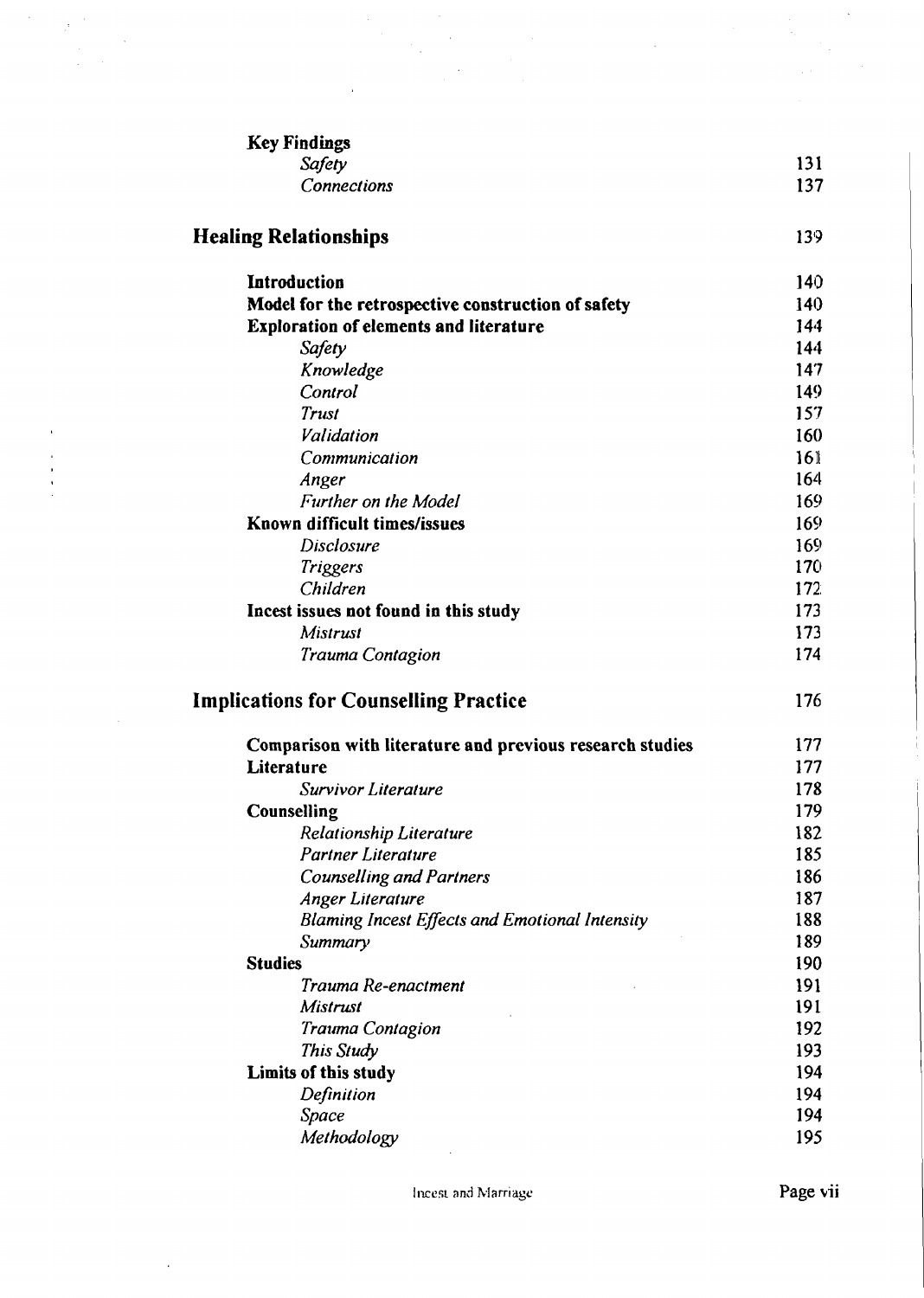| <b>Future Directions</b> | 196 |
|--------------------------|-----|
| <b>Final Statement</b>   | 198 |

 $\mathcal{L}^2$ 

 $\ddot{\phantom{0}}$ 

 $\bar{z}$ 

 $\bar{\alpha}$ 

### **References** 201

 $\bar{\beta}$ 

 $\bar{z}$ 

 $\frac{1}{\sqrt{2}}$  $\hat{\mathcal{A}}$ 

Ľ.

 $\frac{1}{2\sqrt{2}}\left(\frac{1}{2}\right)^2$ 

# **Appendices**

| <b>Appendix A: Telephone Information Notes and Interview Form</b> | 214 |
|-------------------------------------------------------------------|-----|
| <b>Appendix B:</b> Letter to Participants and Consent Forms       | 217 |
| <b>Appendix C: Group Rules</b>                                    | 221 |
| <b>Appendix D: Newspaper Advertisement</b>                        | 223 |
| <b>Appendix E: Advertising Brochure</b>                           | 225 |
| <b>Appendix F: Raw Data from Written Interviews</b>               | 227 |
| <b>Appendix G: Raw Data from Group Interviews</b>                 | 246 |
| <b>Appendix H: Raw Data from Validating Group</b>                 | 266 |
| <b>Appendix I: Written Interview Instructions and Master Form</b> | 272 |
| <b>Appendix J: Group Interview Plans</b>                          | 277 |
| <b>Appendix K: Validating Group Interview Plan</b>                | 284 |

### **Tables**

| Table 1:               | Outline of Research Plan      | 55  |
|------------------------|-------------------------------|-----|
| Table 2:               | <b>Research Methods</b>       | 72  |
| Table 3:               | <b>Research Tasks</b>         | 79  |
| Table 4:               | <b>Coding Derivation</b>      | 81  |
| <b>Results Tables:</b> |                               |     |
|                        | Isolation                     | 98  |
|                        | Fear of Intimacy              | 100 |
|                        | <b>Fear of Abandonment</b>    | 101 |
|                        | Engulfment                    | 102 |
|                        | Mistrust                      | 103 |
|                        | Secrecy                       | 105 |
|                        | Communication                 | 106 |
|                        | <b>Boundaries</b>             | 107 |
|                        | Control                       | 109 |
|                        | Helplessness                  | 111 |
|                        | Fear/Safety                   | 112 |
|                        | Confrontation with own issues | 113 |
|                        | Confusion                     | 114 |
|                        | Attachment                    | 116 |
|                        | Commitment                    | 117 |
|                        | Sexuality                     | 118 |
|                        | Anger at survivor             | 119 |
|                        | Conflict                      | 120 |
|                        | Anger at others               | 121 |
|                        | Resentment                    | 122 |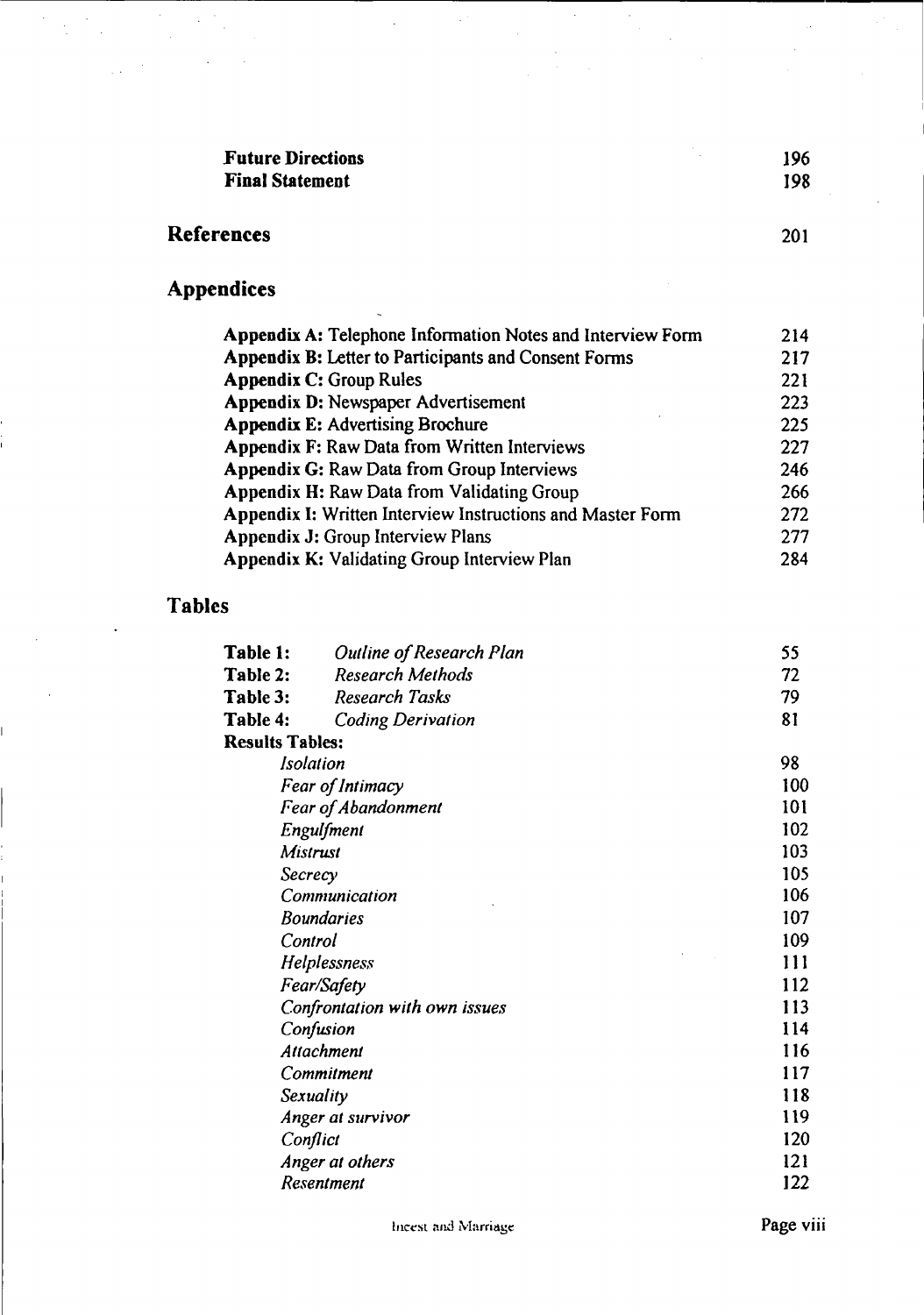| Anger at self              |                              | 123 |
|----------------------------|------------------------------|-----|
| <b>Triggers</b>            |                              | 124 |
| <b>Integration/Healing</b> |                              | 125 |
| Knowledge/Validation       |                              | 127 |
| Trust                      |                              | 123 |
| Acceptance                 |                              | 129 |
|                            | Intimacy/Connection          | 130 |
| Table 5:                   | <b>Connections</b>           | 137 |
| Table 6:                   | Importance                   | 138 |
| Table 7:                   | Model                        | 142 |
| Table 8:                   | Knowledge Topics             | 143 |
| Table 9:                   | Known Difficult Times/Issues | 143 |

 $\ddot{\phantom{a}}$ 

 $\bar{z}$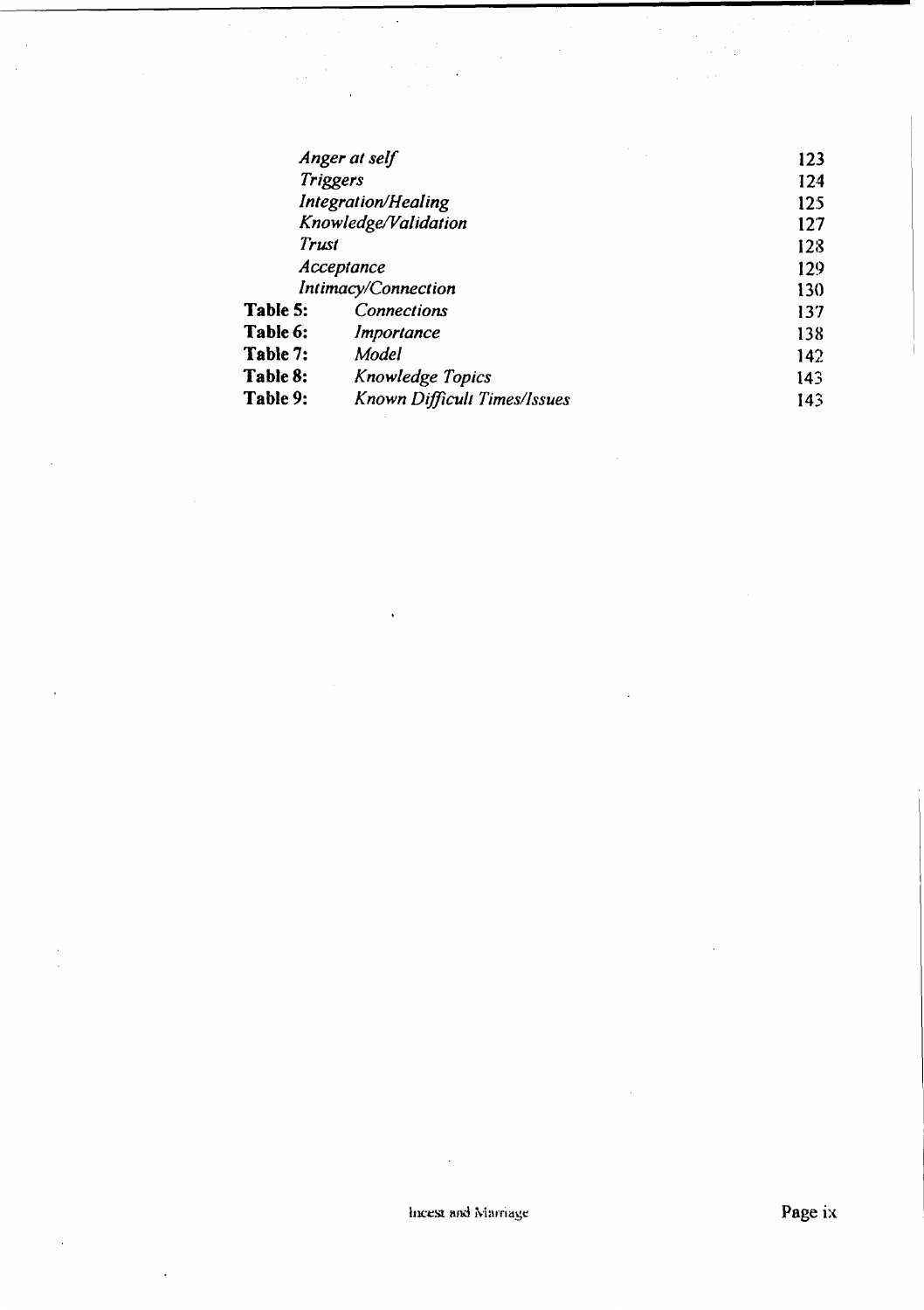A Note about the Origins of this Research

 $\frac{1}{2}$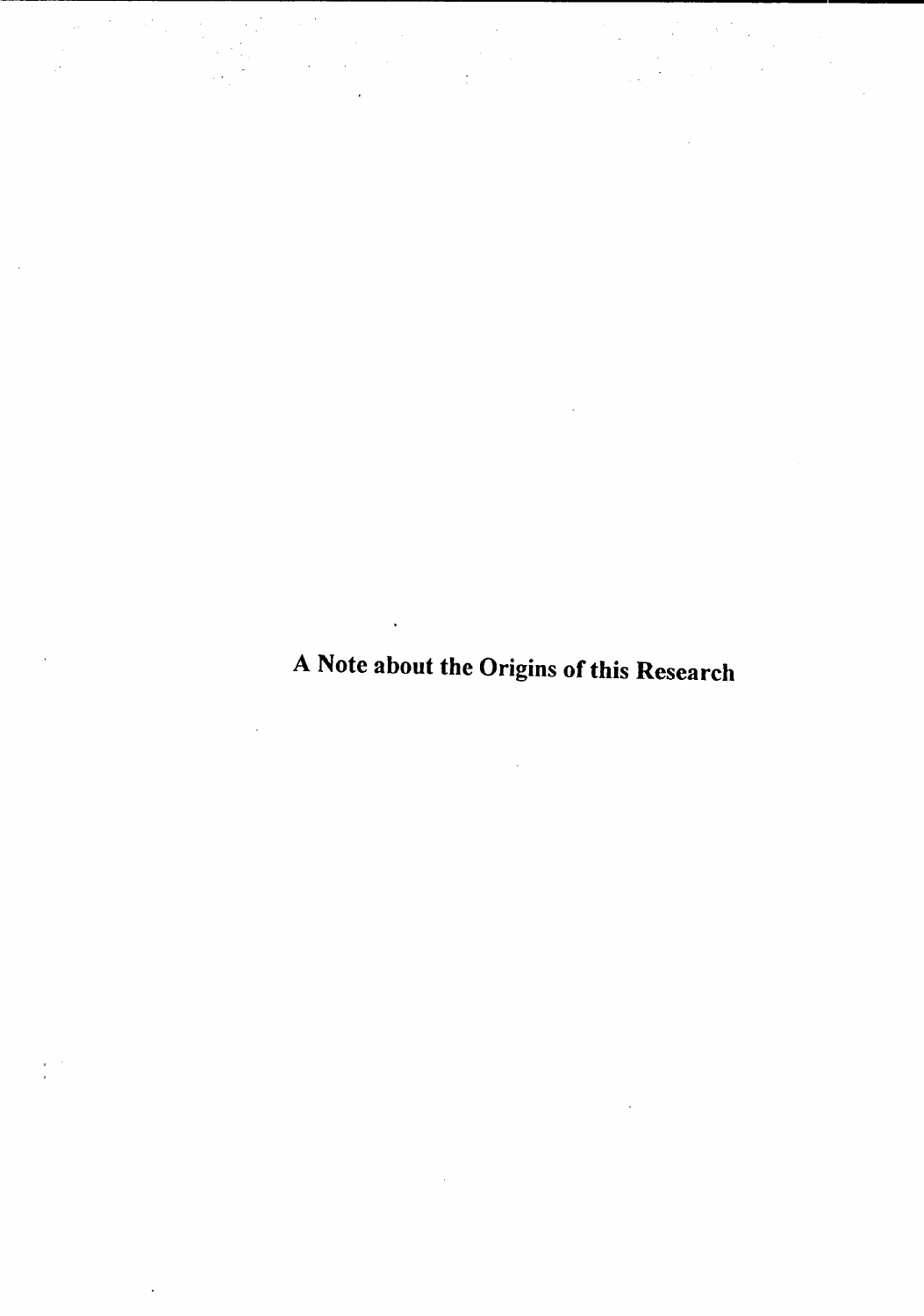This project emerged from a long-term experience in, and passion about, the healing journey of survivors of childhood sexual abuse (see also Allender, 1994; Bass & Davis, 1992, 1993; Capacchione, 1991; Davis, 1990,1991; De Beixedon, 1995; Dietz & Button, 199la; Engel, 1989; Feldmeth & Finley, 1990; Fredrickson, 1992; Gallagher, 1991; Hancock & Mains, 1990; Kane, 1985; Lew, 1990; MacDonald, Lambie & Simmonds, 1995; Maltz, 1991; Maltz, & Holman, 1987; Matthews, 1990; Wood, 1993 for related work on the healing journey). This journey of experience and passion has had many incarnations, and has explored many different avenues. As a companion, the researcher has sat with survivors as they have struggled with many aspects of their lives and their healing. As a facilitator, the researcher has participated in long-term open support groups for women survivors. As an associate, the researcher has explored with survivors the functioning of spirituality, leisure, creativity, family, parenting, and the meaning of these in their lives. As a counsellor, the researcher has worked with survivors in depth. In all of these situations and roles, the impetus has been a concern for the long-term well-being and coming to wholeness of people who have had to relinquish parts of themselves in order to survive. Witnessing many survivors reclaim their full and healthy selves and their lives in all of these contexts has been a privilege.

Many therapies are based on the notion of the transformative nature of being listened to and heard. The idea of witnessing as a therapeutic intervention arises from this notion. (See also Dayton, 1997; Herman, 1994; Kennerley, 2000; MacDonald et al., 1995; Matsakis, 1994, 1998; Rothschold, 2000; Stevens, 1988; Van der Kolk, MacFarlane and Weisaeth, 1996 for therapy ideas). Much of the literature of childhood sexual abuse, its effects, and healing from it also utilises the notion of the tranforming empowerment of having the telling and retelling the abuse story witnessed (See also Bass and Davis, 1992, 1994; Brewer, 1991; Davis, 1990; Eastel, 1994; Engel, 1989, Feldmeth and Finley, 1990; Fredrickson, 1992; Gallagher, 1991; Gannon, 1992; Hancock and Mains, 1990; T. Hansen, 1991; Kane, 1989, Kroeger and Beck, 1998; Lew, 1990; Maltz, 1991; Maltz and Holman, 1987; Matthews, 1990; McClelland, n.d.; Mullinar and Hunt, 1997; Ormerod and Ormerod, 1995; Rush, 1980, Wood, 1993 for comments on telling the story).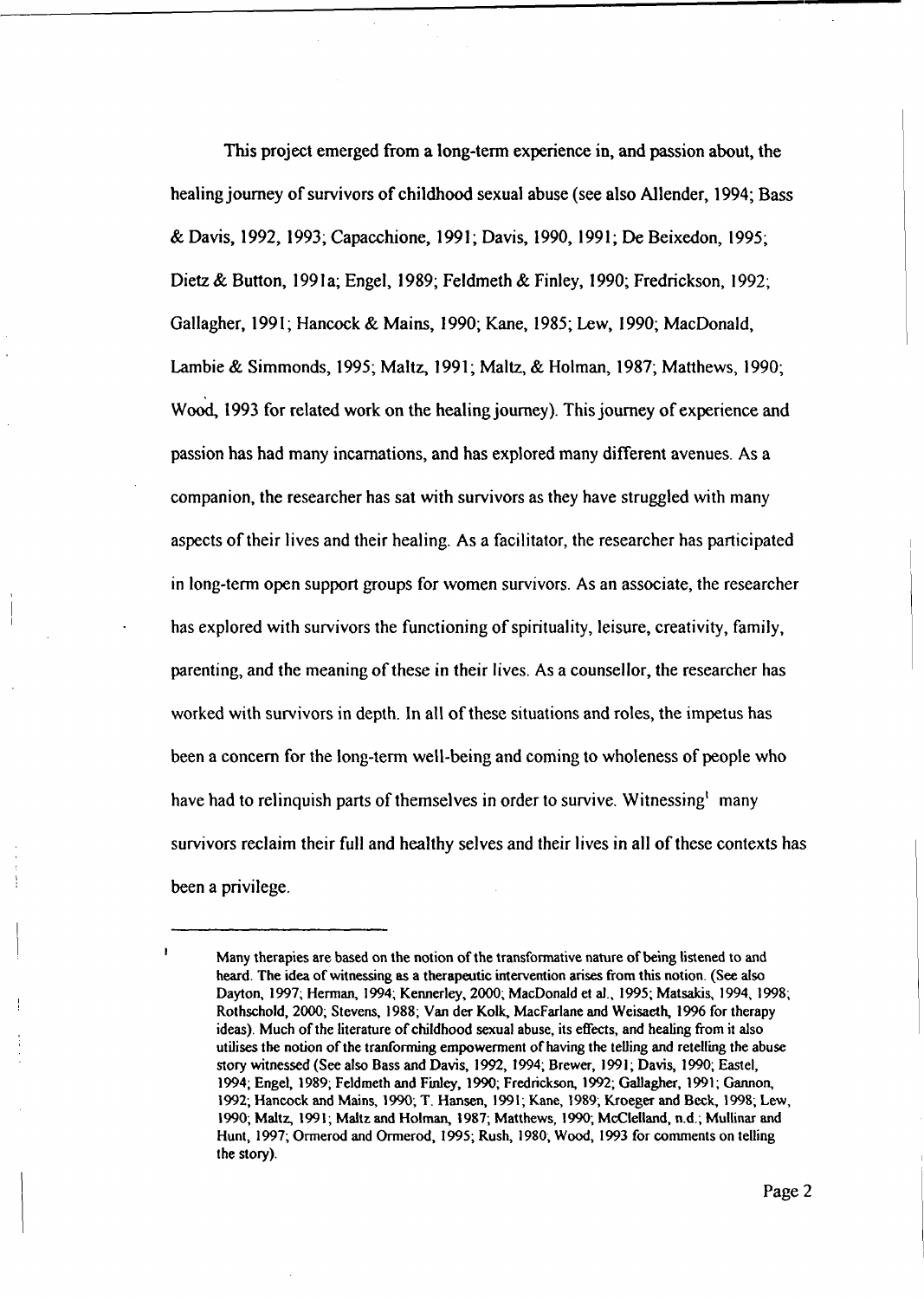However, in all these experiences there have been many, many times of witnessing much grief, anger, resentment and loneliness about the personal cost for survivors of becoming whole. There has appeared to be the perception for many of these survivors that this healing has come at the cost of losing their previously close, intimate, relationships as their partners have been unable, or have appeared unwilling, to follow the survivor down the path of exploration and healing. As well, there have been times of witnessing the ongoing struggle for some survivors of trying to maintain an intimate relationship in which recognition of these survivors as whole and capable people is extraordinarily challenging. The embracing of change in others is often very difficult (MacDonald et al., 1995), and the possibility of negative responses to change is commonly and routinely to be expected in people intimately affected by change (Hendrix, 1988). However, the depth and breadth of this healthy change in survivors, the enormity of the recognition of change by both survivors and their partners, and the extent of accommodation consequently required by survivors' intimate partners, are all equally formidable.

The frustration of this researcher at the apparent lack of capacity in couple counselling to address these issues at this depth of intensity and complexity has been high. As a counsellor one of the challenges is to meet the client at this depth, then to sit with patience with clients in a process that can be excruciatingly slow, and to allow clients time to find and to own their answers in this process.

One of the vastly under researched areas in childhood sexual abuse is the area of relationships and couple hood, and the implications of the depth and complexity of the